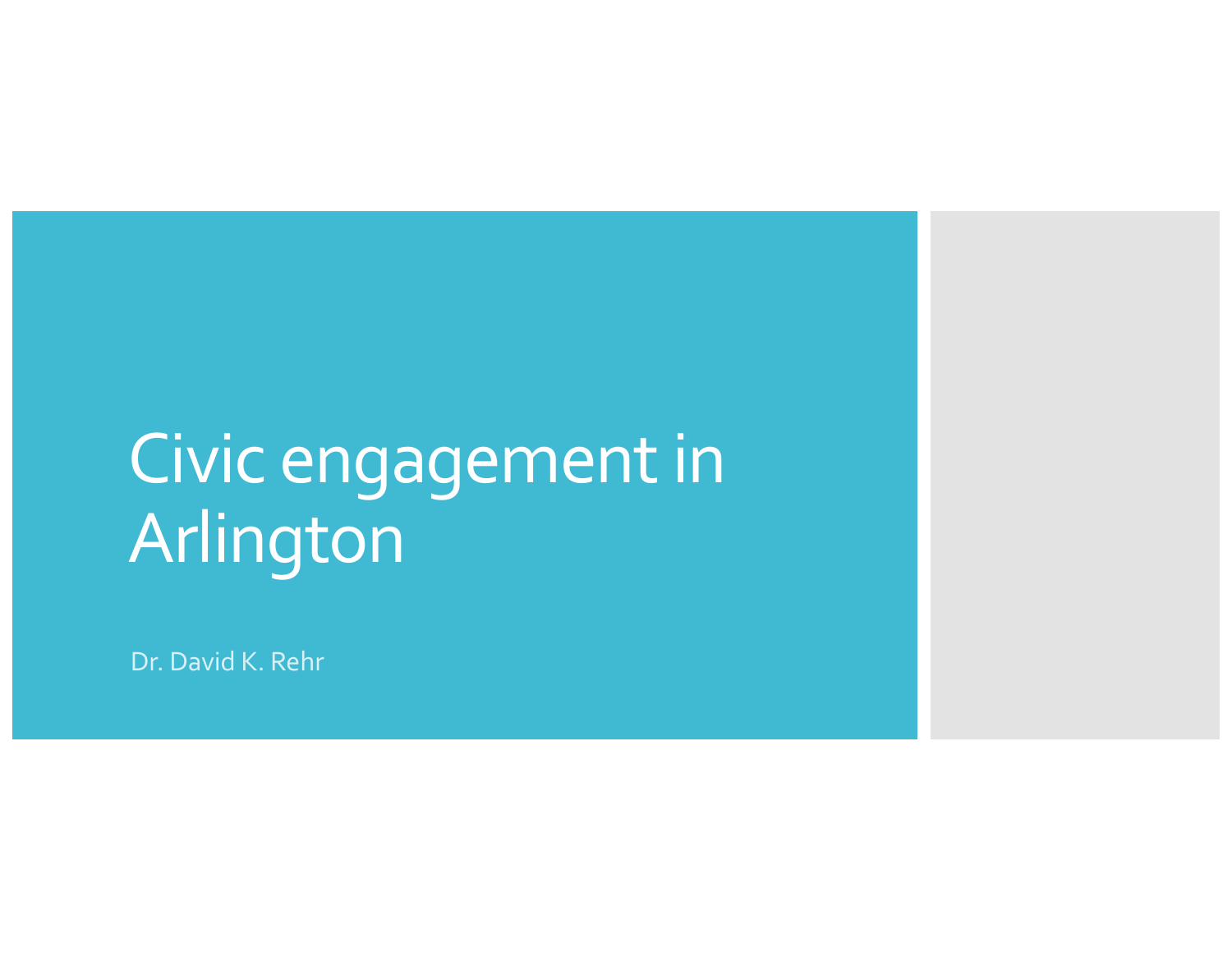# Uniqueness of Arlington, VA

- Arlington County is one of the most highly educated counties in America (60% of adult residents have M.A. Degrees or higher)
- Arlington is positioned as  $6<sup>th</sup>$  richest county in America (based on Median Household Income – 2016) at \$110.388
- Arlington geographically next to center of national government with unlimited financial resources and loose constraints
- Demographics emphasize that 28,860 individuals move to County annually.
- Substantial number of residents work in the federal government and have experienced use of government power to impact behavior.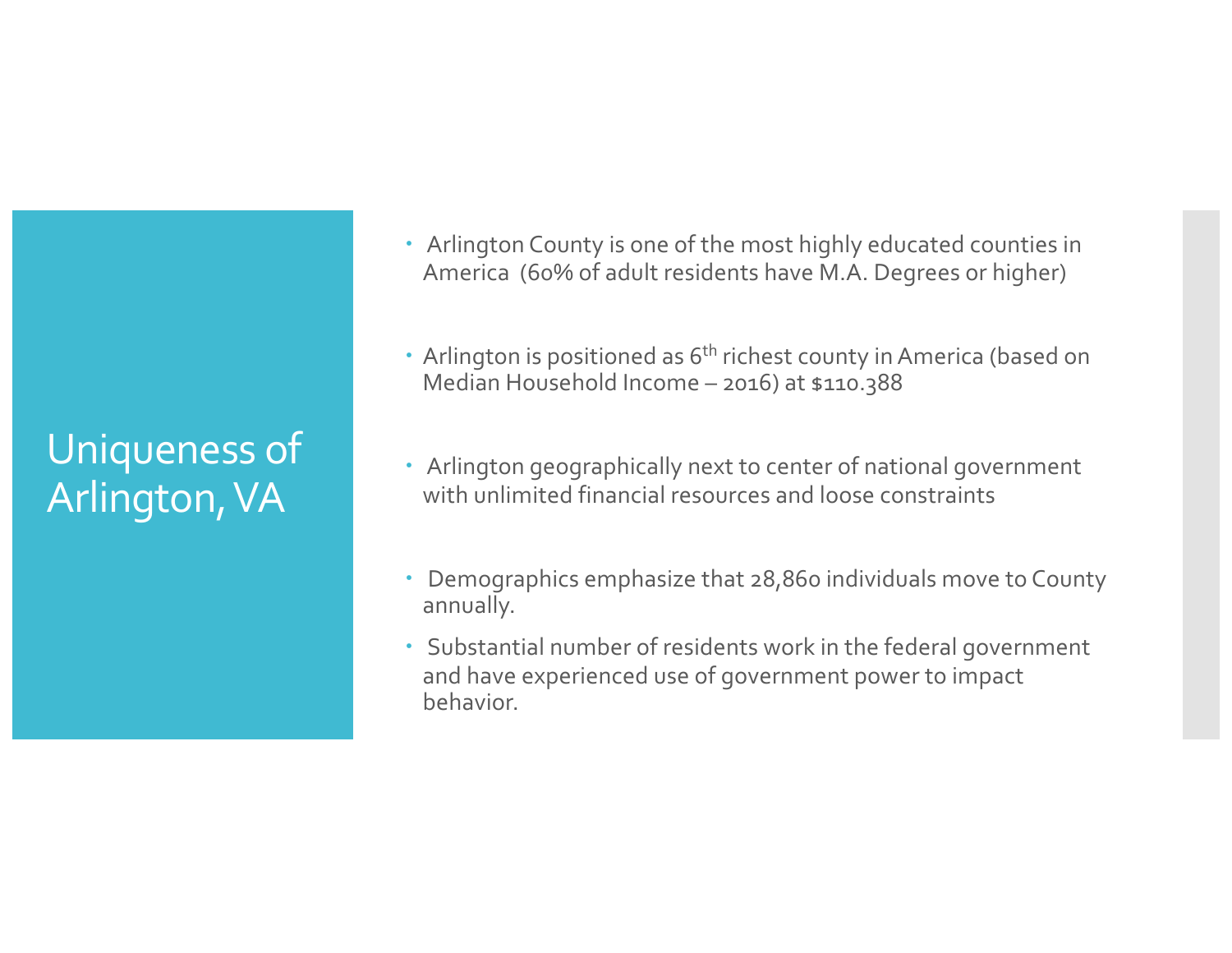So what does this mean for engagement? 1. It means Arlington Citizens are well educated and savvy to real listening and real engagement

2. It means Arlington Citizens are busy, very busy to generate income either through single earners, a two-earner household, or multiple earners. They don't have time to waste.

3. Resource allocation (choosing priorities based on revenue limits) appear not as important because of federal spending discipline (all choices can be funded).

4. New residents require easy ways to get engaged with little or no knowledge of how.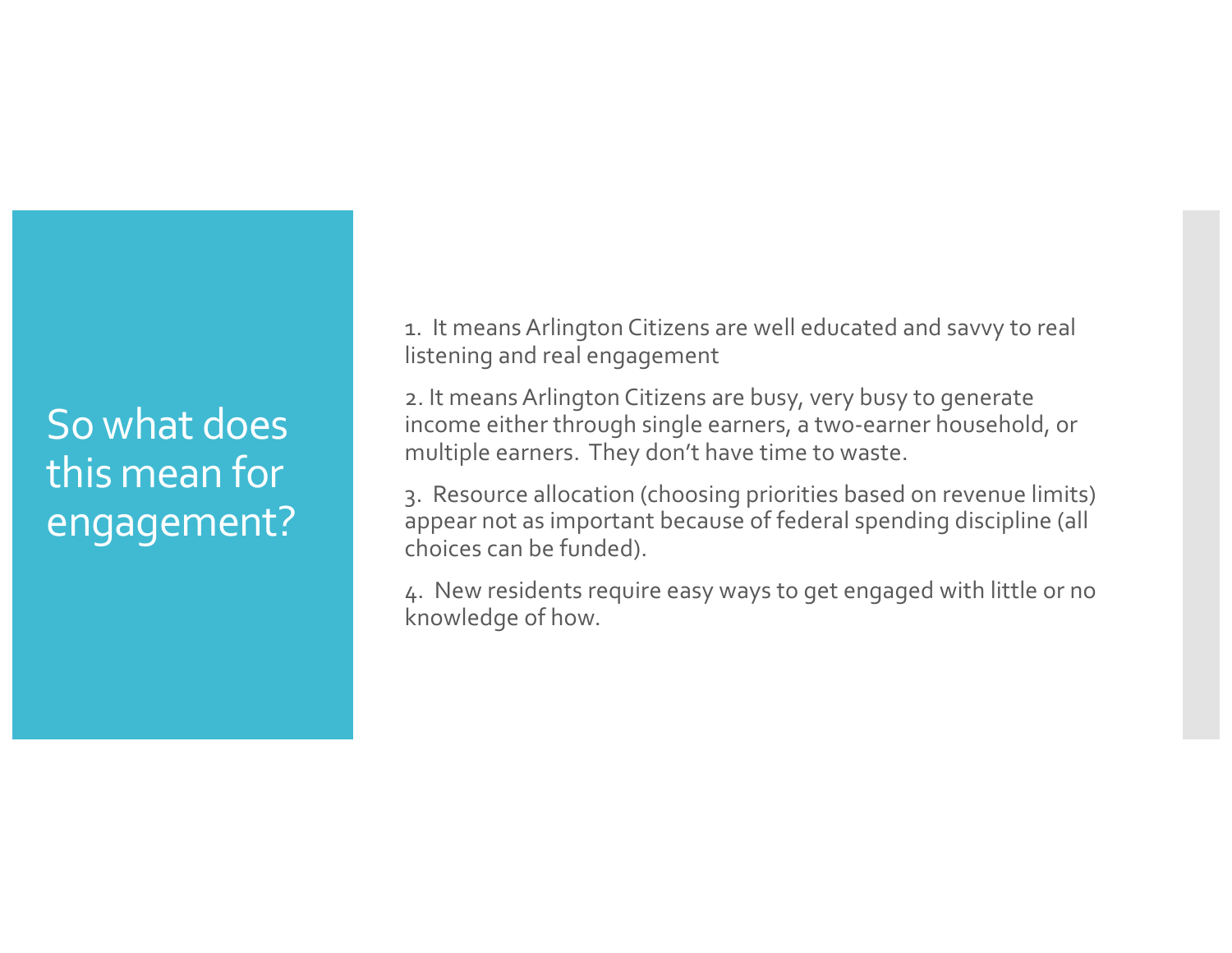# ARLINGTON HAS A LONG COMMITMENT TO PARTICIPATION AMONG ITS STAKEHOLDERS

IN FACT, THE 'ARLINGTON WAY' HAS A LONG HISTORY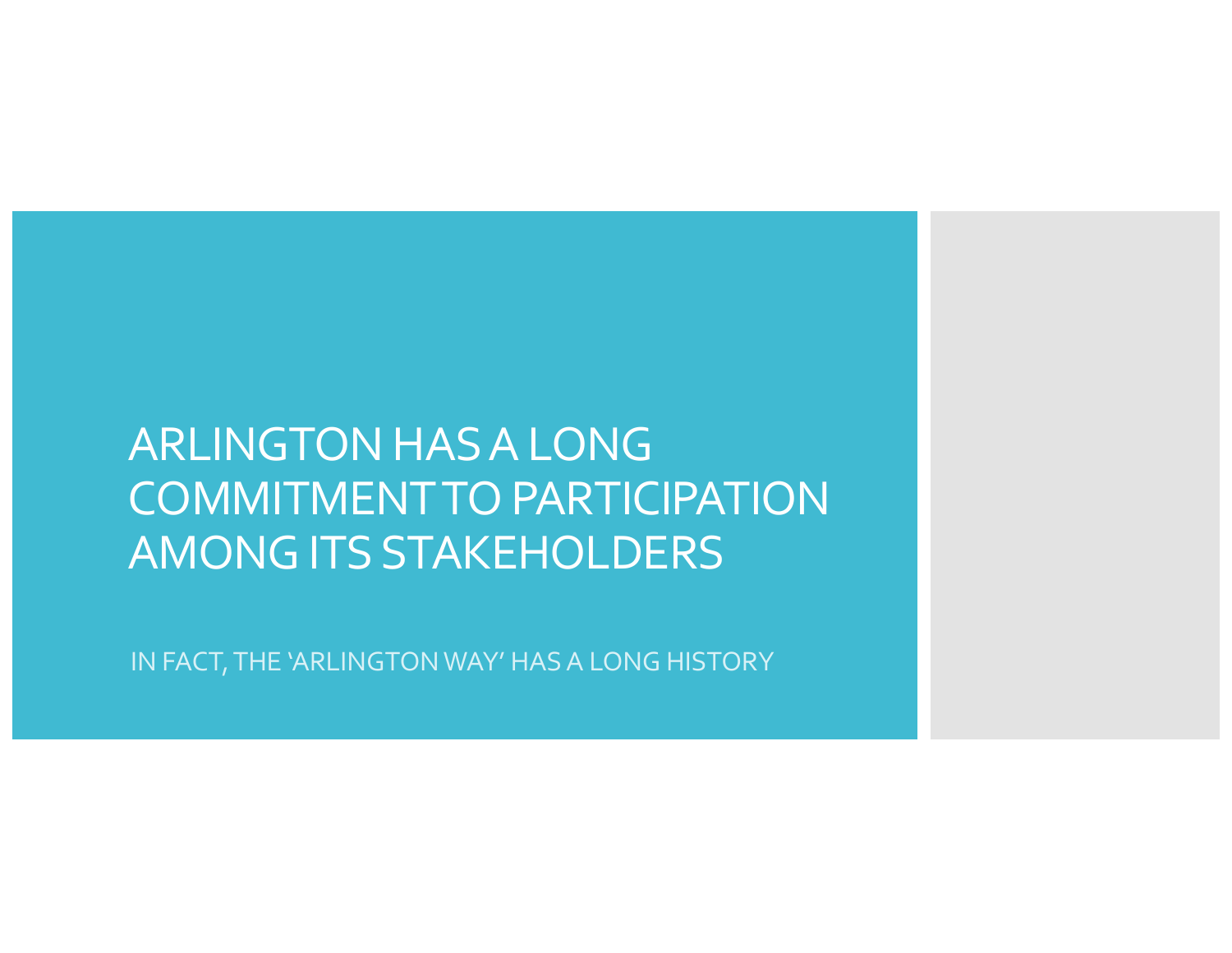# County Mission

*"Arlington will be a diverse and inclusive world-class urban community with secure, attractive residential and commercial neighborhoods where people unite to form a caring, learning, participating, sustainable community in which each person is important*."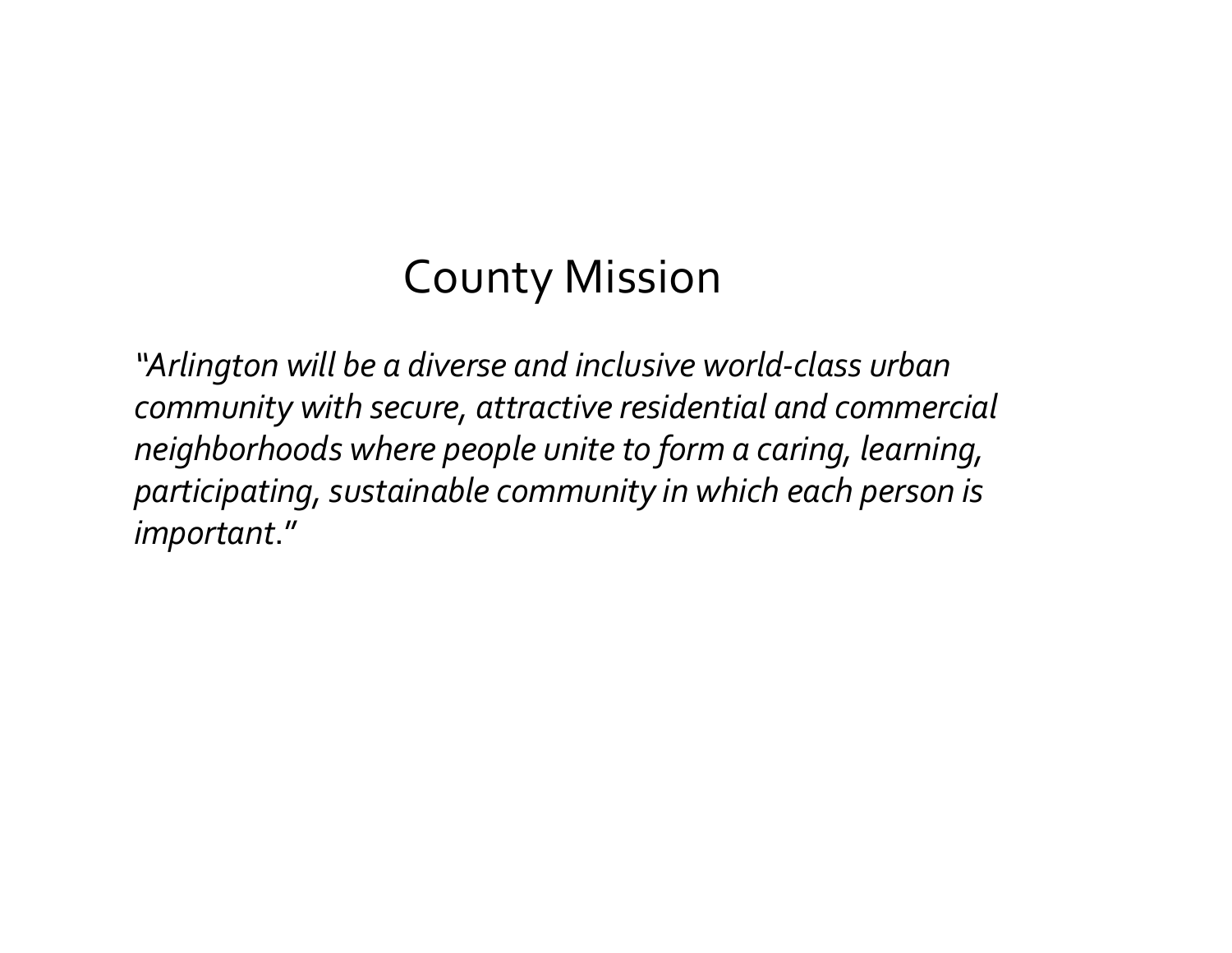# County Mission

*"Arlington will be a diverse and inclusive world-class urban community with secure, attractive residential and commercial neighborhoods where people unite to form a caring, learning, participating, sustainable community in which each person is important*."

**HOW DO WE OBJECTIVELY MEASURE IF THIS MISSION IS BEING ACCOMPLISHED?**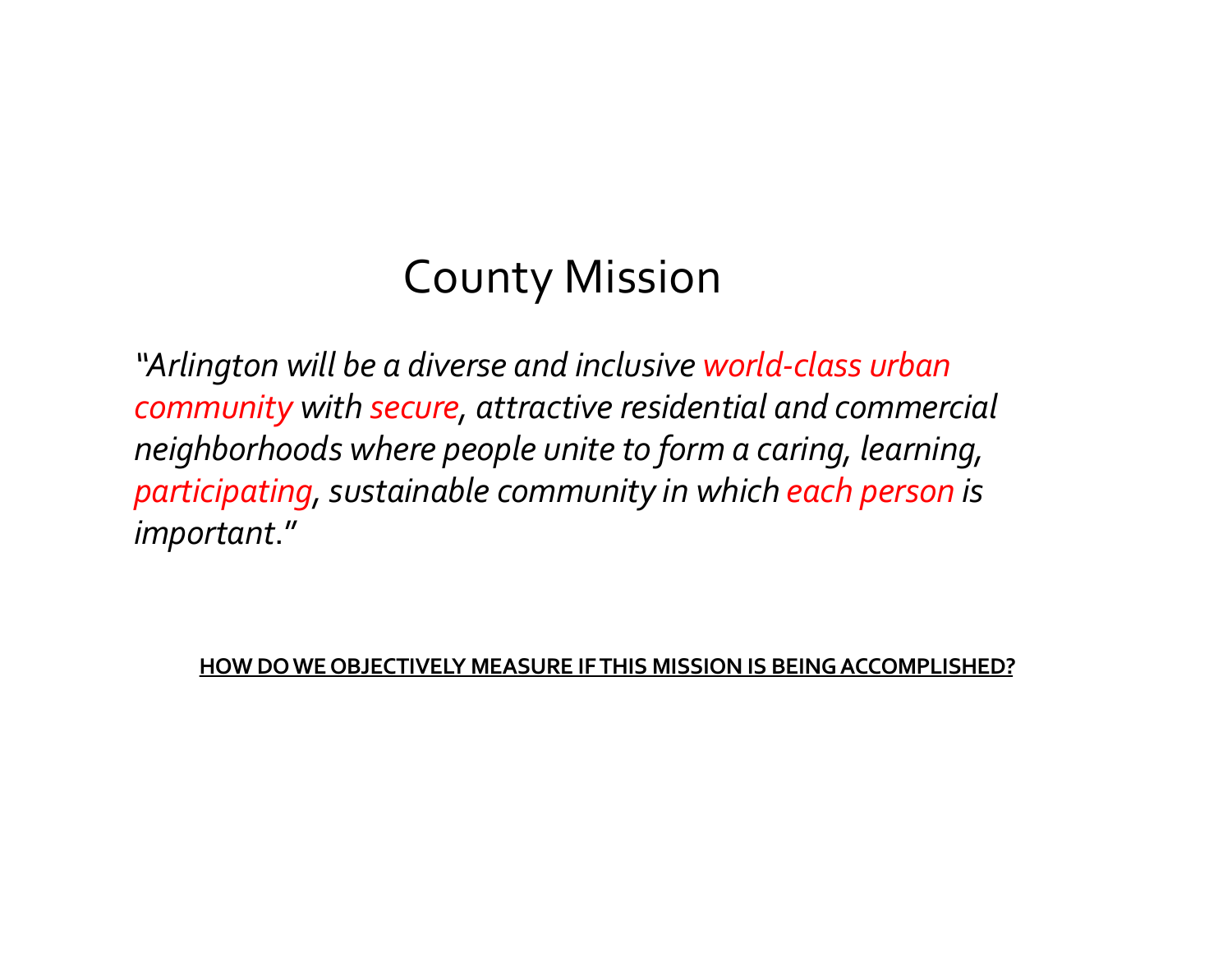#### **ACTIVE PATICIPATION** OR ENGAGEMENT

FOUR STEPS TOWARD SUCCESSFUL ENGAGEMENT

- 1. Determine how engagement is defined as successful
- 2. Need to actively inform stakeholders with complete information to be decided (information outflow)
- 3. Work toward an active dialogue and interaction between the elected officials, staff, and stakeholders
- 4. Report results to stakeholders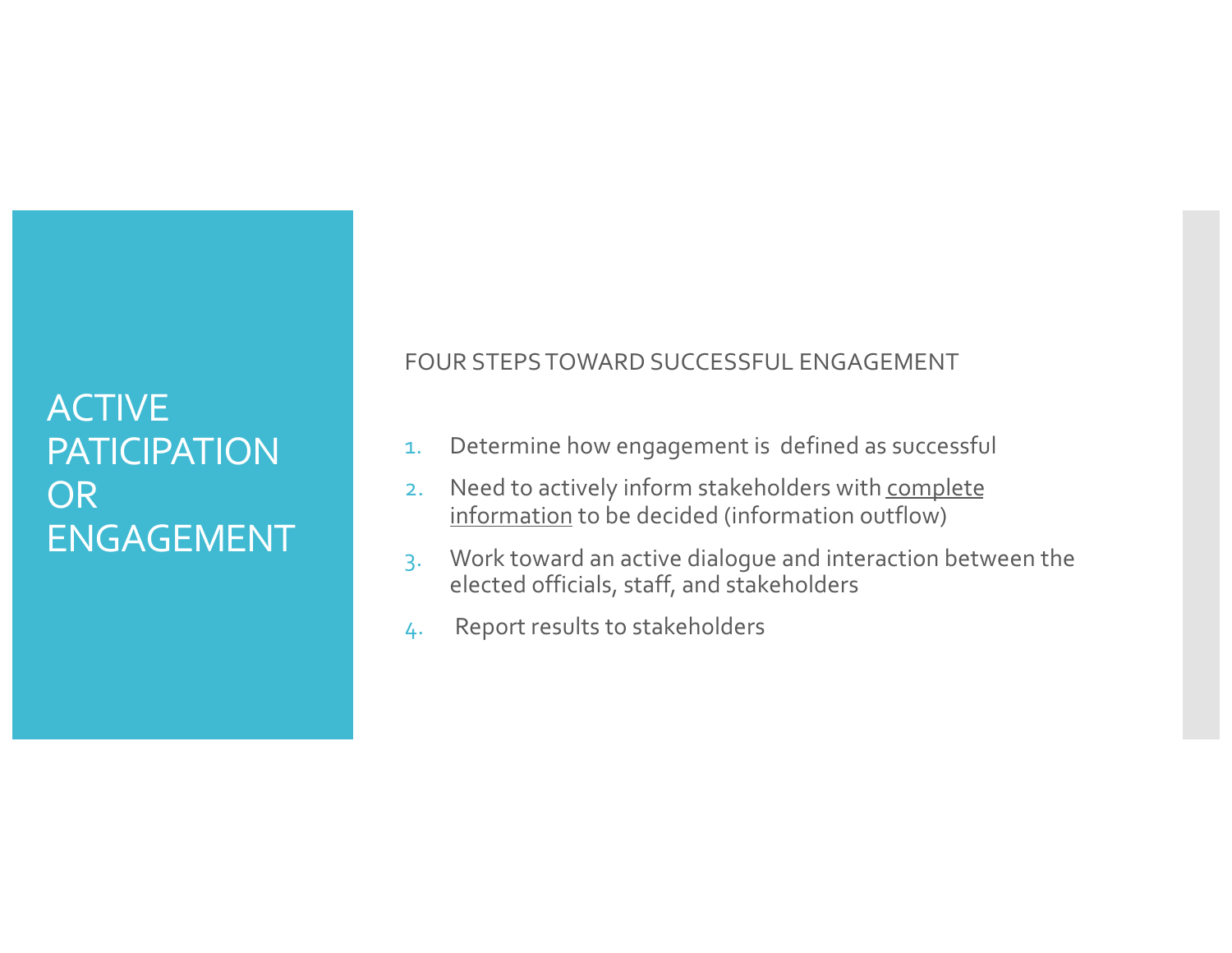County Board and School Board information outflow

- · Newsletters
- Emails
- Television show(s)
- Surveys
- Paper notices
- Information through media
- Townhall meetings (office hours)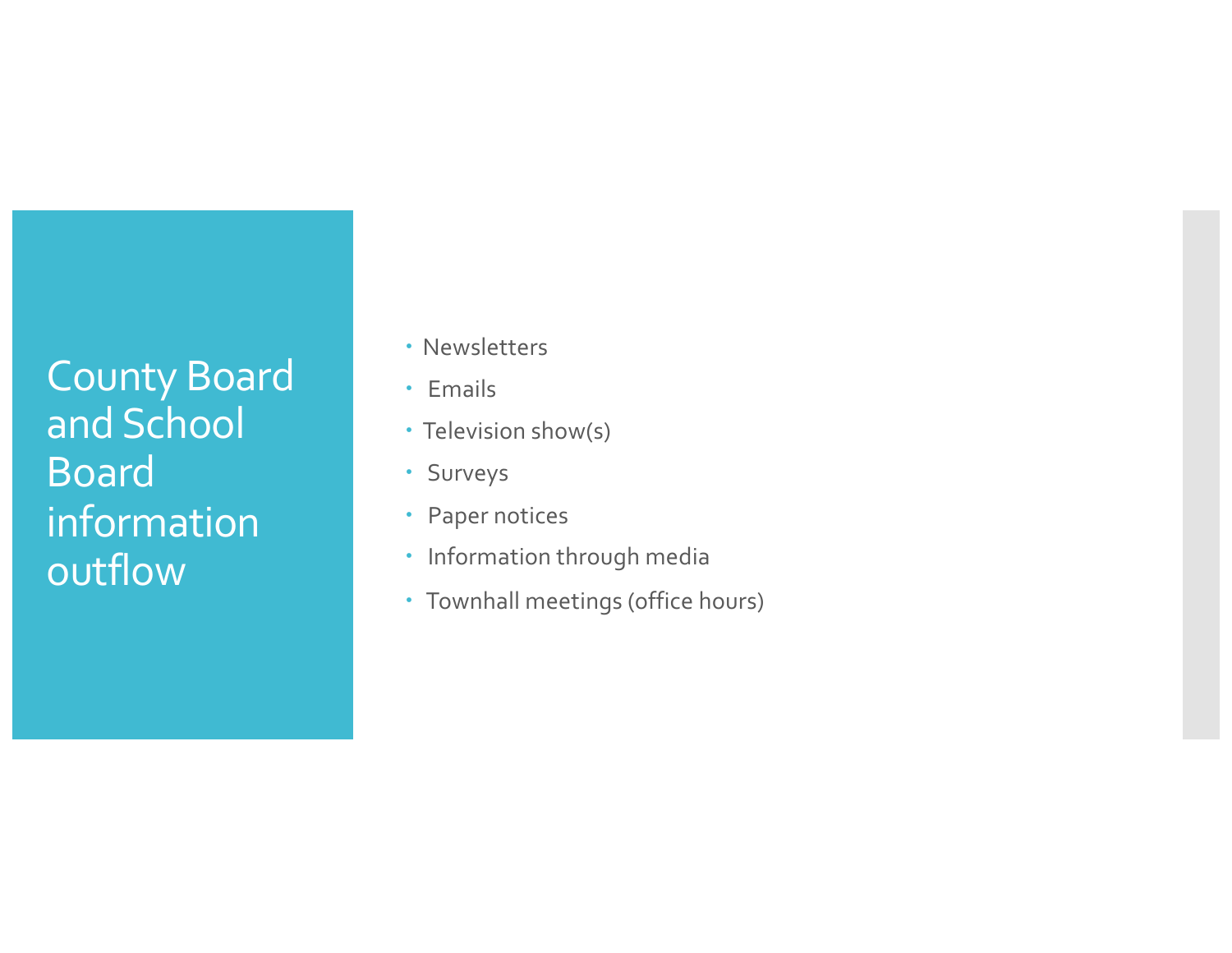# County/School Board has solid information outflow

But a few of their practice could be improved to serve stakeholders better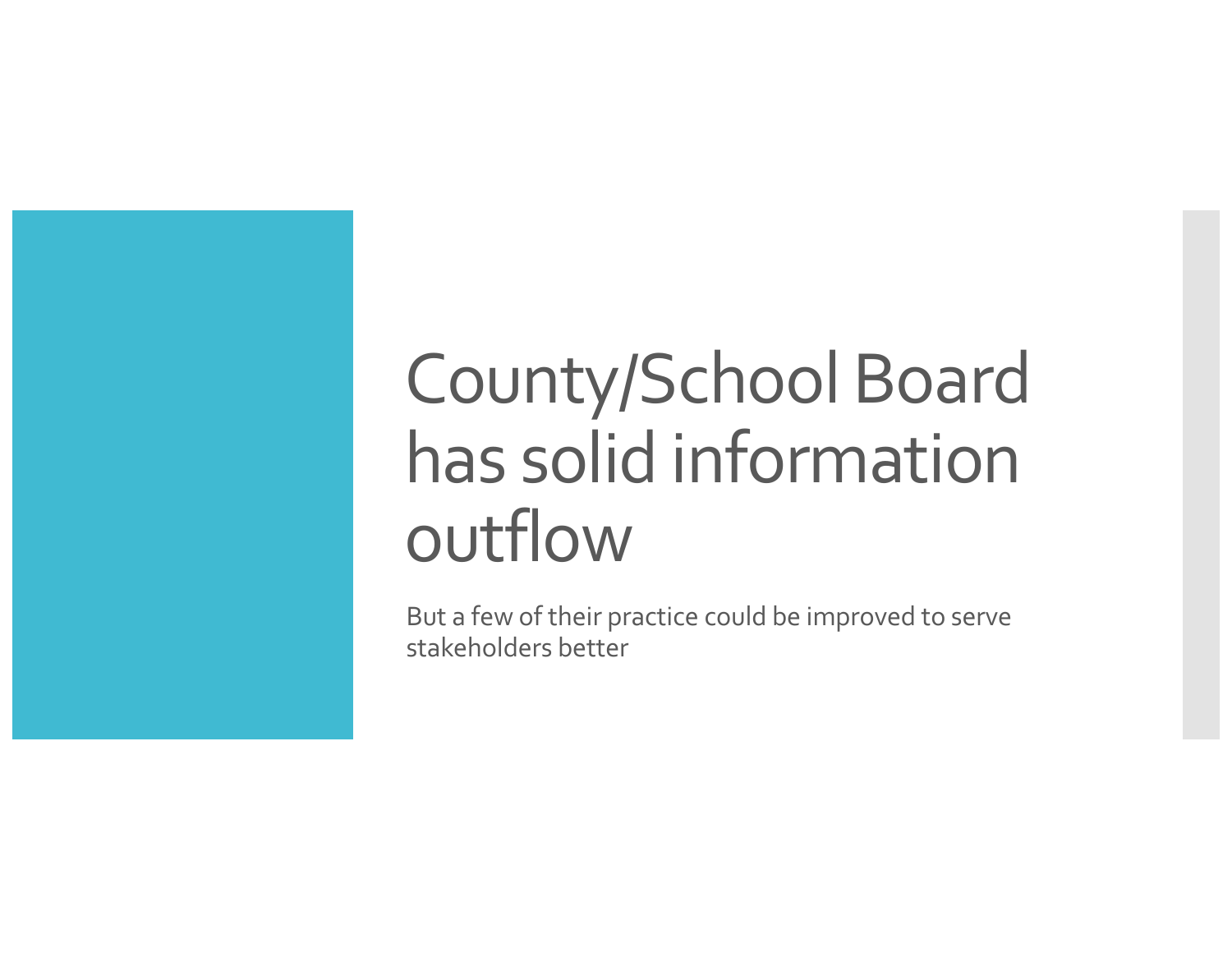### Surveys

 The surveys sent to residents appear to inject bias into the questions to:

make false choices (raise taxes or fire teachers)

offer incomplete information (cost estimates are not provided or alternative investments offered)

provides not provide a "none of the above" or none option (test overall support for Boards as a whole)

Open ended questions to seek candid input

• Provide public information on survey results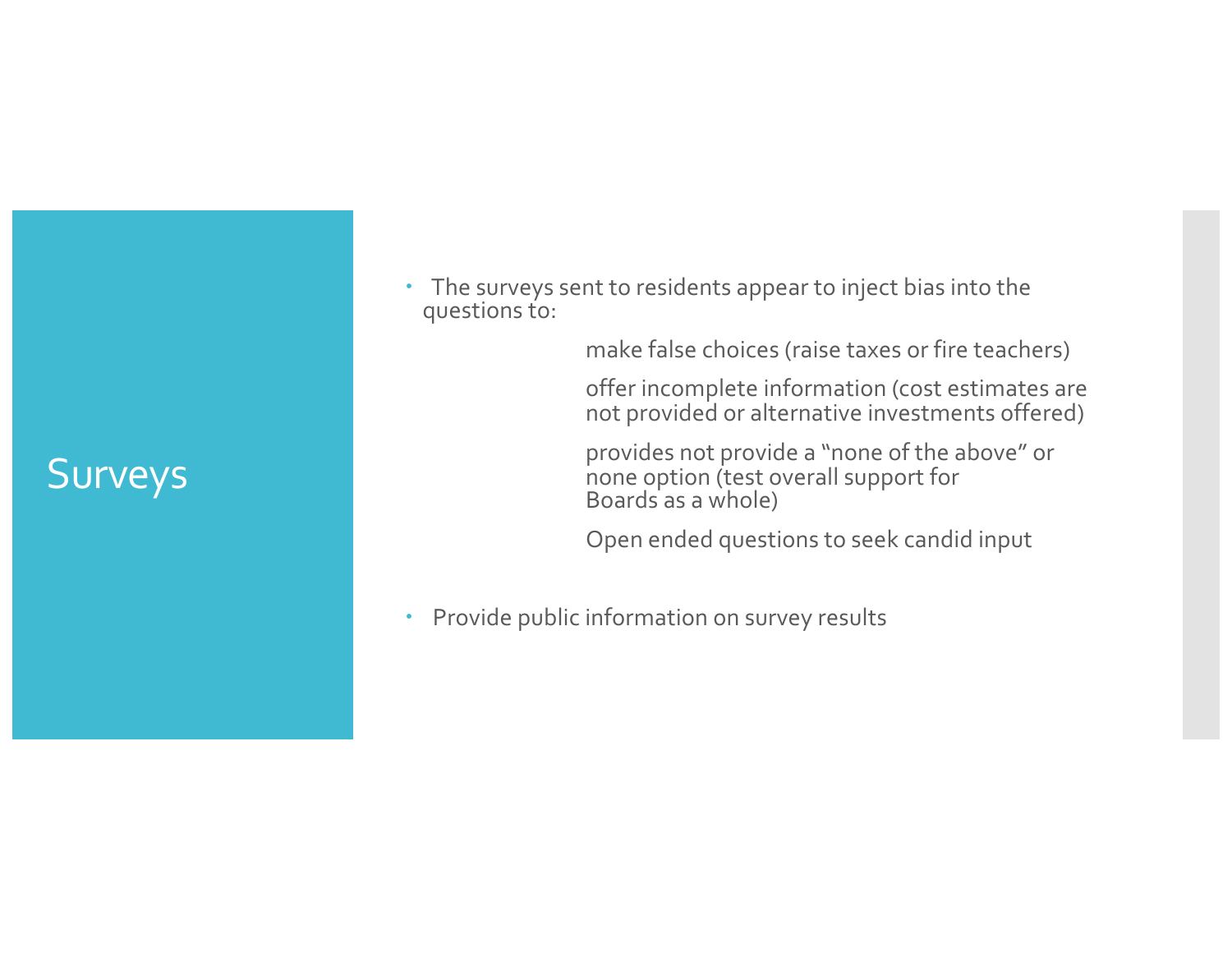## Arlington TV

- Arlington TV has existed since 1981
- Provides good conduit for county board activities
- Not sure it is marketed well to Arlington residents



- This most recent edition only had 105 views
- Need to make an economic calculation if the money is being best spent on this program or if it needs to be marketed better to citizens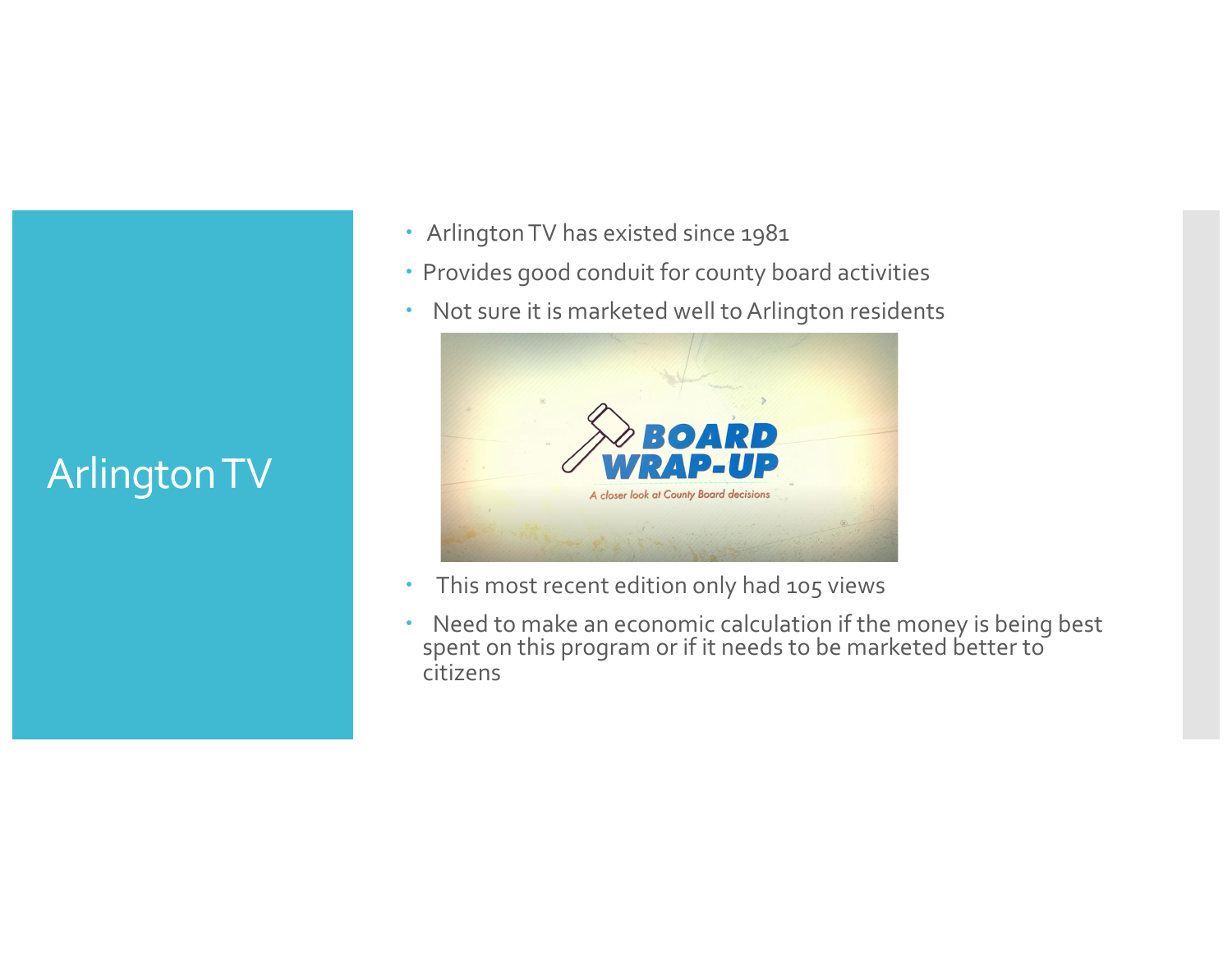### School Board **Open Hours**

 Technology and the pandemic has increased the use of Microsoft Team and Zoom, etc. to connect with stakeholders. I applaud the School Board for using technology to connect.



#### Open Office Hour through 1 p.m. **Staff is waiting in the virtual lobby**

#### Please submit a question in the questions box

 One suggestion might be to add more conversational question/answer opportunities to get more engagement and reaction.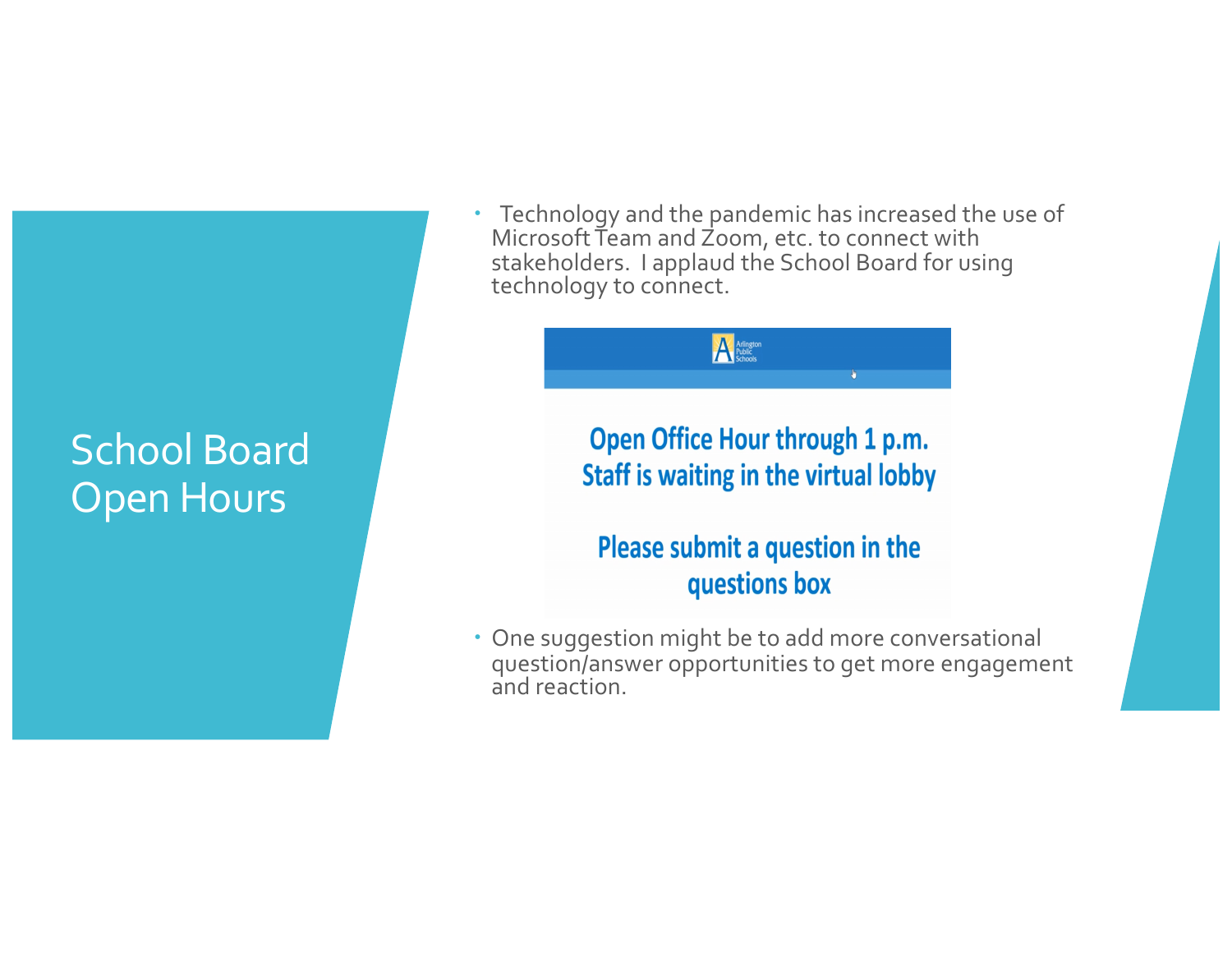County Advisory Groups

- 50+ Advisory and Commission Groups
- People volunteer and then are selected by County Board for limited terms, but are often reappointed
- Certain Groups are also consulted by County Manager for input into county plans
- The County must decide if they are taking the suggestions seriously and not waste volunteer time and depress engagement
- Need to invoke more transparency to foster real engagement so individuals or interest groups do not carry greater weight in decision – making
- Any ties to Board members should be made public to assure independence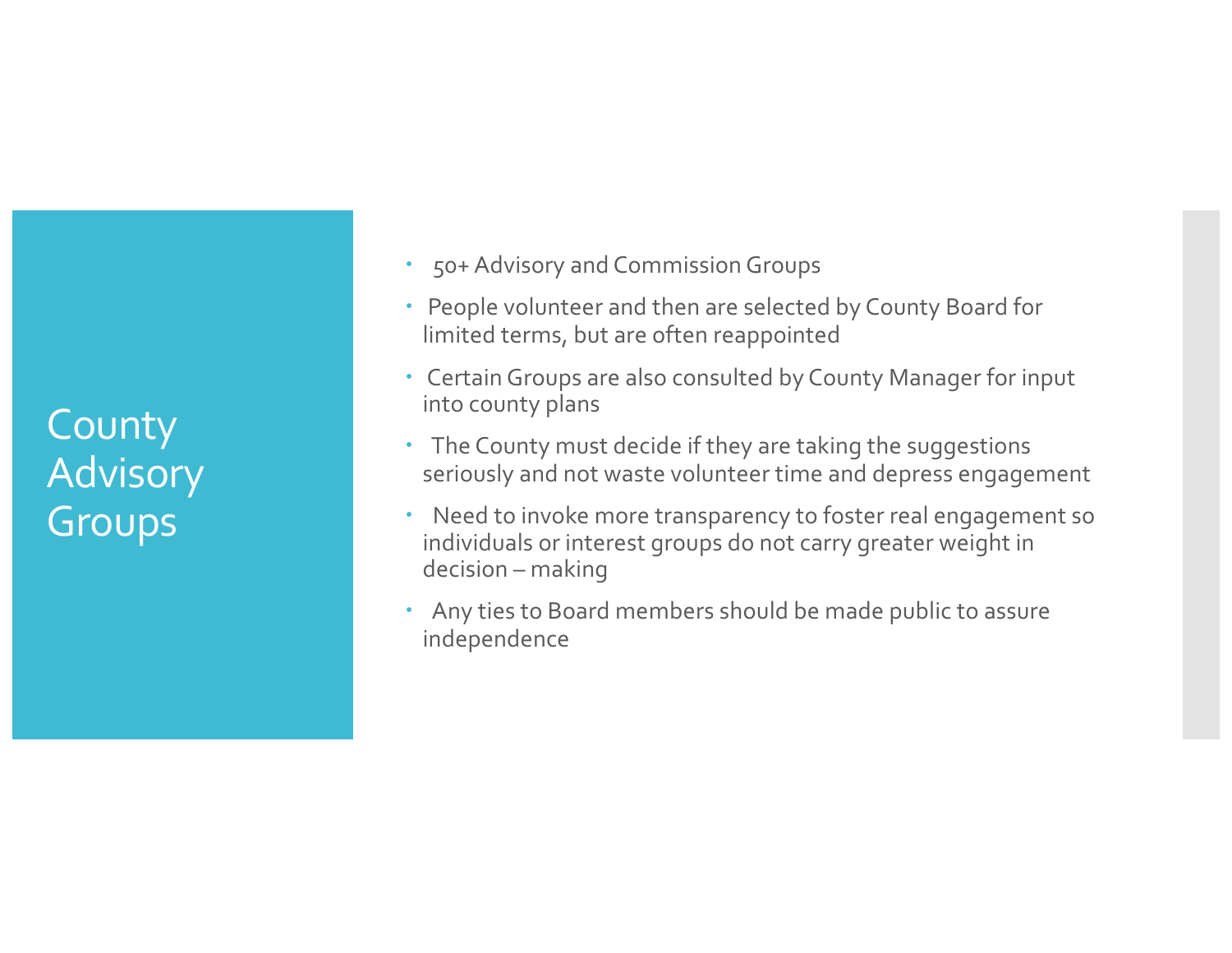### County/School Board staff

"Principle-Agent" issue

- Arlington County staff is partial listing only
- Arlington School Board looks like it has only 4 employees
- It would be nice if County Board listed total staff, payroll, and duties to be fully transparent (website did allow searching by name of 465 pages)
- Principal-Agent issue argues that the principal (stakeholders) and agent (county staff) may have different incentives or preferences in solving issue or improving Arlington.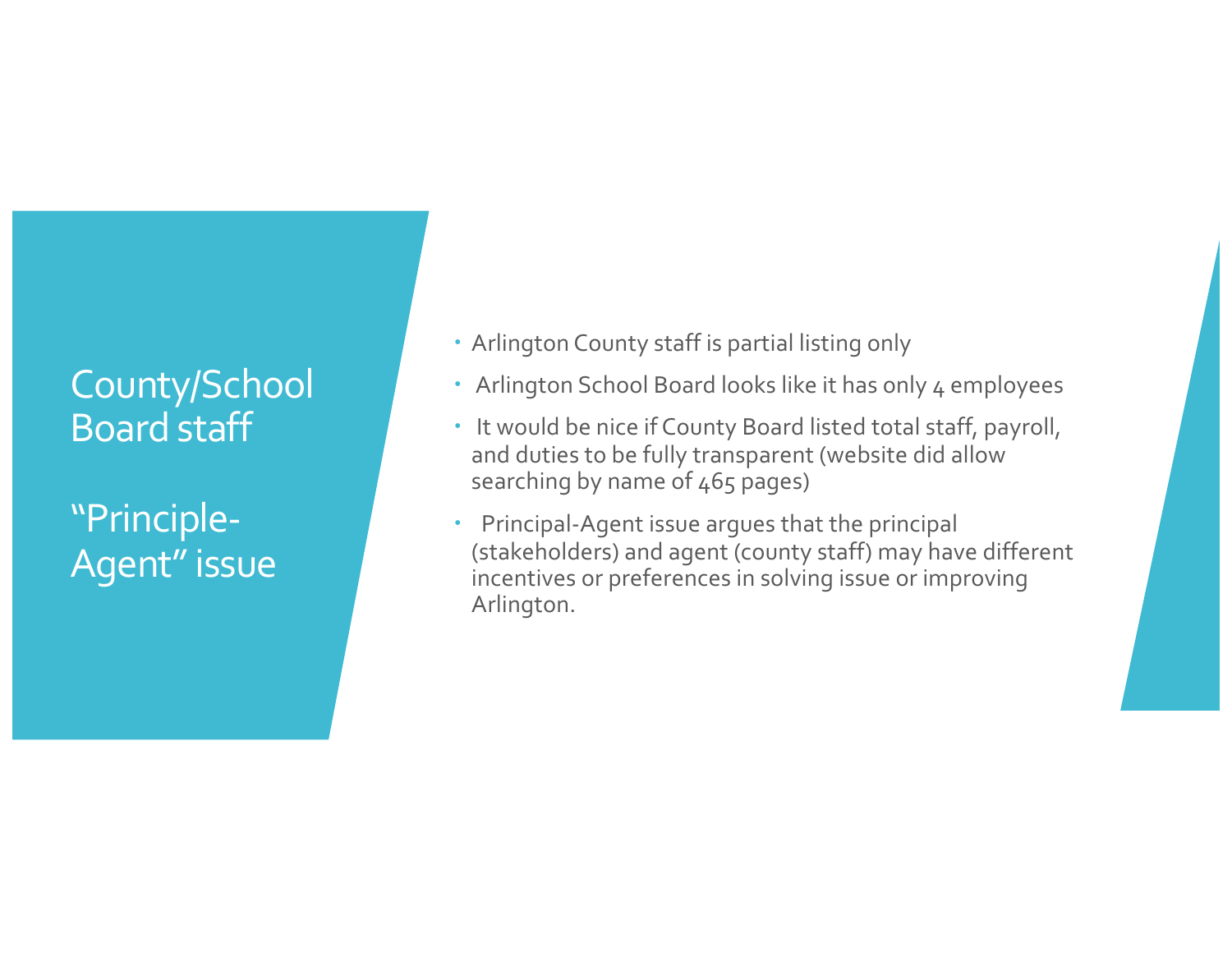Possible engagement model – Arnstein Ladder